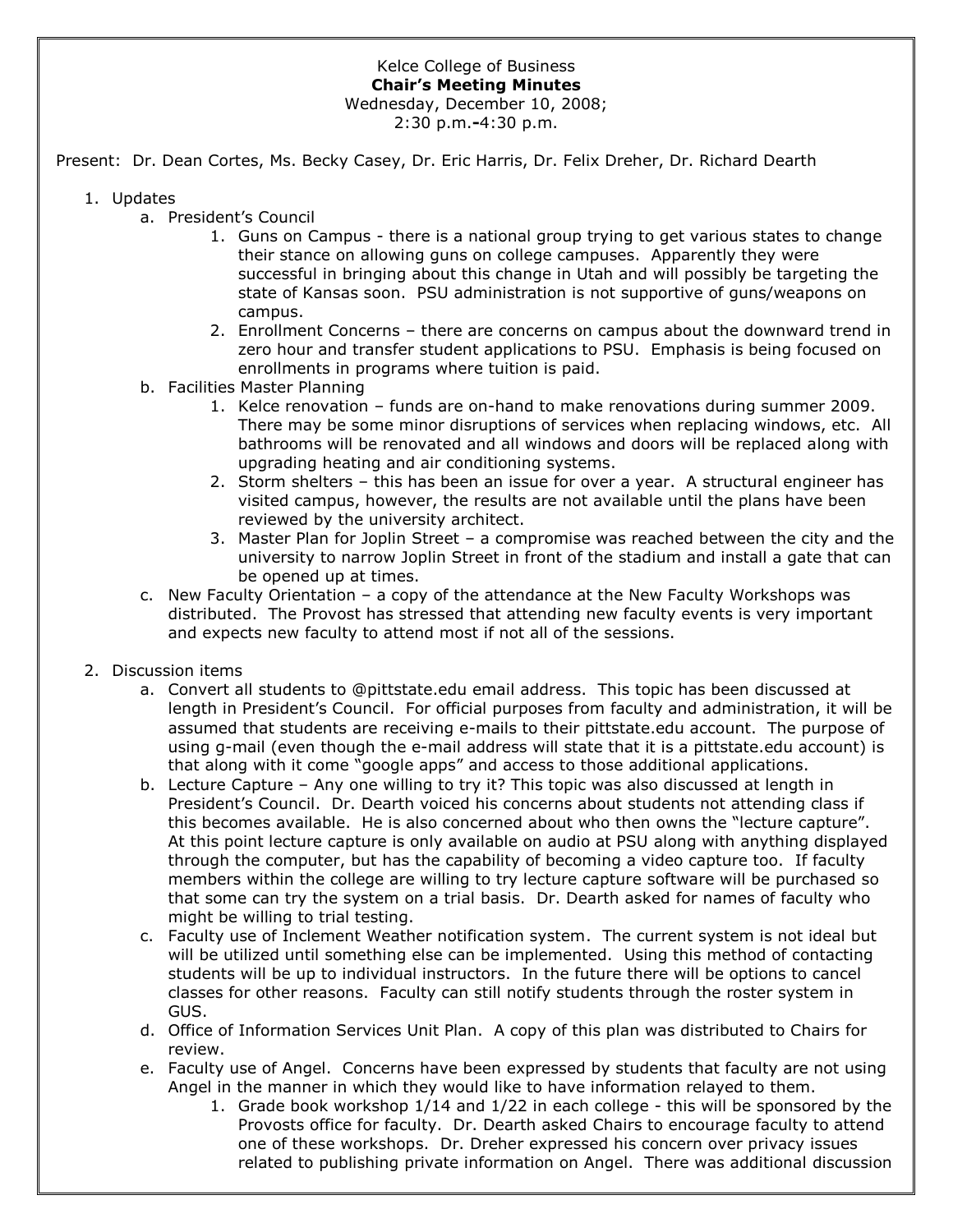on whether faculty are "required" to use Angel since there are some faculty who don't use it. Dr. Dearth stated that faculty are not to be forced, at this point, to use Angel.

- f. Vacation schedules
	- 1. The University closes at the end of the day on December 23 and re-opens Monday, January 5. Dr. Dearth will be out from Dec. 24 and will return on January 5. Chairs are required to use vacation time, discretionary day, Veterans Day comp time, etc. if they are gone.
- g. GA appointments there are problems with getting quality applicants for GA positions. Dr. Dearth asked Chairs to try to recruit quality GA's for their departments. A GA has been hired by the College of Business Dean's Office for the spring semester to work 10 hours per week in the Grubbs writing center with business students, and 10 hours per week in the COB Dean's Office. If faculty refer students to the writing lab they are asked to send the actual written assignment and expectations with the student to the writing center. It would also be beneficial for students to make appointments with the GA in the writing center before going.
- h. University Professor tentative list is now out. There are only 4 applications that will go to Dean's Council for approval. Dr. Jim Harris (renewal) and Dr. Thomas Box (new) are on the list for UP in the College of Business.
- i. Promotion and tenure schedule years of service issue was discussed. There have been concerns about faculty who are credited with years of service and how that is computed into when they are eligible for tenure status. There was discussion about clarifying department tenure guidelines for those faculty who are not yet tenured.
- j. Budget Concerns There is ongoing discussion that there will be a 3% across the board budget cut for this fiscal year. There may be a moratorium placed on travel for state of Kansas employees, and a possible hiring freeze for state employees.
- k. Project Time Line, as prepared by Dr. Dearth, for the College of Business for the next 12 months was distributed. Chairs were asked to look over the time line and make recommendations of items that should be added.
- l. CLA Exam Dr. Ahsan's MGMKT 645 capstone course will be utilizing the CLA exam. Dr. Dearth asked Dr. Cortes if they are interested in having the capstone course in Econ take the exam and to contact Charlotte Barnett about that.
- m. Presidential Search Committee. There was discussion on required qualifications for applicants for the Presidents position since it appears there were some problems with qualifications that were listed or not listed in the ad that appeared in the Chronicle.
- n. Honors College listing of College of Business students was distributed for informational purposes.
- o. Lab printer a new laser jet printer has been ordered for the Kelce Computer Lab that will be installed before the spring semester begins. There is also the possibility that a color inkjet printer will be purchased which will allow students to print in color in the Kelce Lab.
- p. Upper division writing assessments Dr. Dearth needs to know what faculty have supplied papers for spring 2008 or fall 2008.
- 3. Department Concerns:
	- a. MGMKT –
	- b. CSIS Barbara Clutter will be gone for about 4 weeks beginning next week after having surgery.
	- c. Acctg Ms. Casey asked about using the syllabi template for the spring semester. Dr. Dearth stated that the template will be available soon.
	- d. Econ Dr. Muoghalu would like to use FISCAL software again. The cost is \$500 and will be purchased by Econ and reimbursed with student tech funds.
- 4. Upcoming events:
	- a. Fall Commencement December 19
	- b. FY10 part-time requests to Provost January 31
	- c. FY10 part-time allocations to Deans February 15

The meeting adjourned at 4:00 pm.